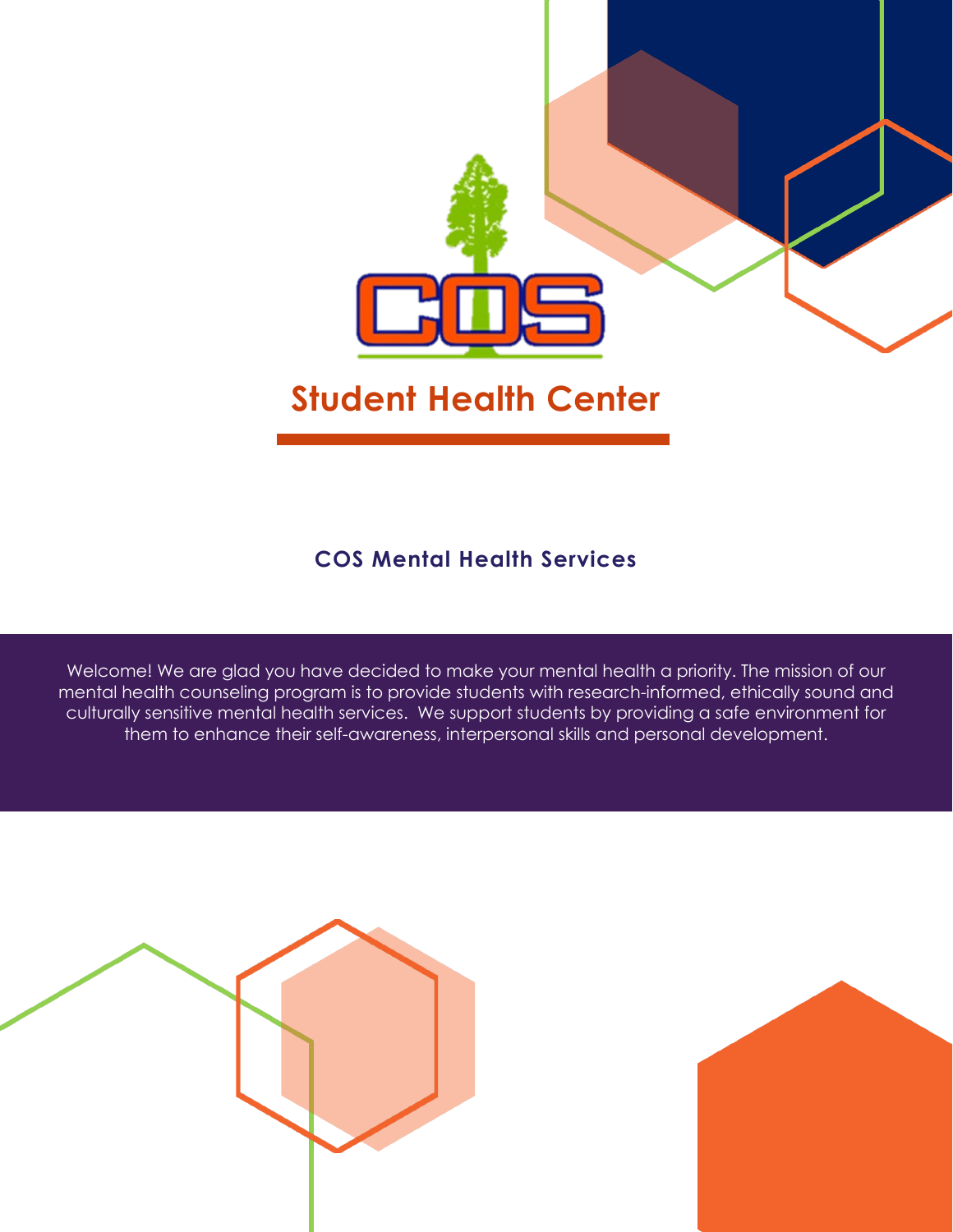If you find yourself in immediate crisis and need help for yourself or someone else, please call one of the following resources:

- o Mental/Behavioral Health emergency call 9-1-1
- o National Suicide Prevention Lifeline 1-(800)-273-8255
- o Tulare Co. Crisis Hotline 1-(800)-320-1616
- o National Domestic Violence Hotline 1-(800)-799-SAFE \*Tulare Co. Domestic Violence Hotline (559)-732-5941
- o National Sexual Assault Hotline 1-(800)-656-4673 \*Tulare Co. Sexual Assault Hotline (559)-732-7273
- o Substance Abuse and Mental Health Services Administration SAMHSA 1-(800)-662-HELP (4357)

Download the 211 App for community resources that may be available to you! Available for Android and Apple mobile devices.